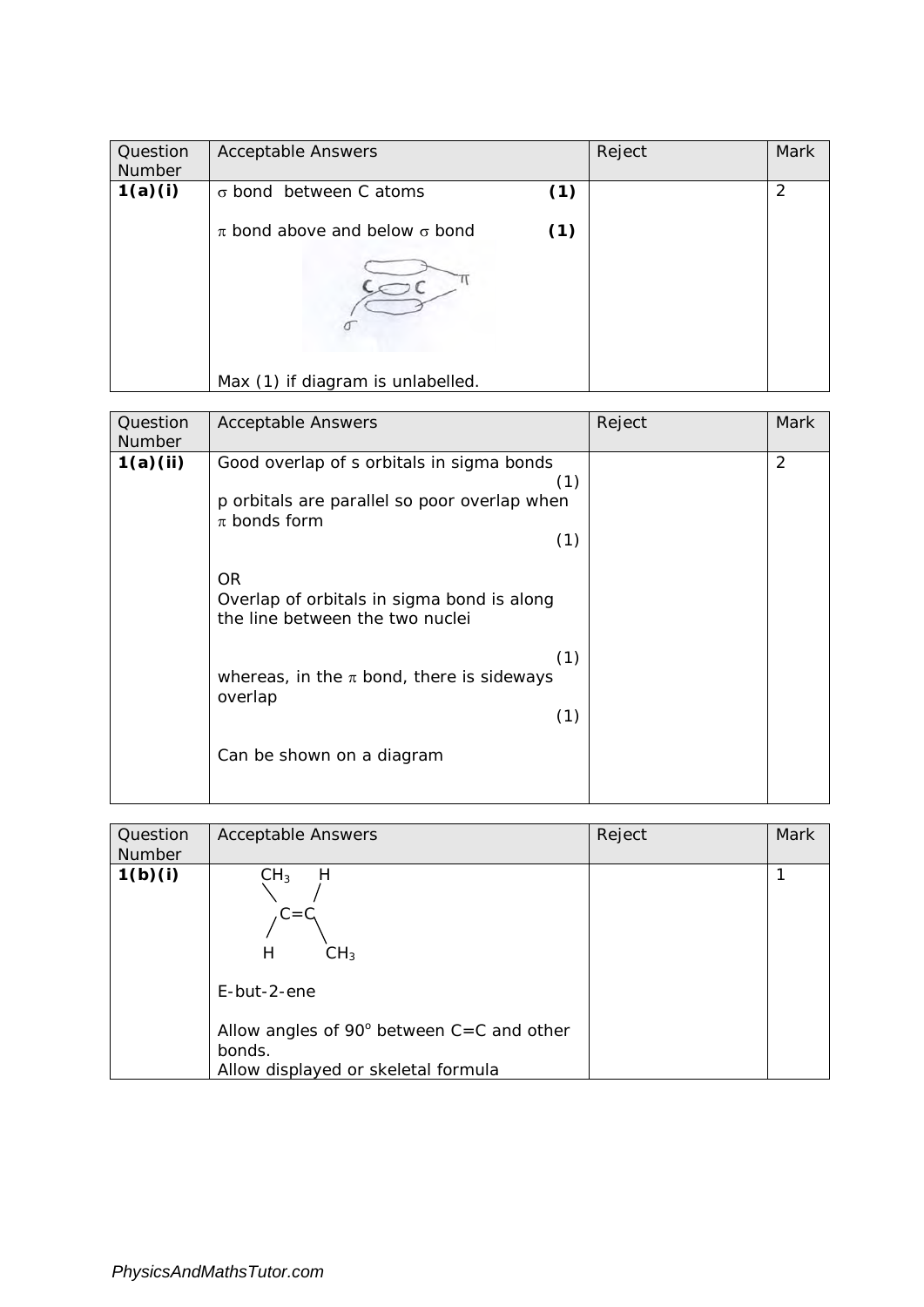| Question<br><b>Number</b> | <b>Acceptable Answers</b>                                                                   | Reject | <b>Mark</b> |
|---------------------------|---------------------------------------------------------------------------------------------|--------|-------------|
| 1(b)(ii)                  | One C on the double bond has two of the<br>same atoms/ two hydrogen atoms attached<br>to it |        |             |
|                           | <b>OR</b>                                                                                   |        |             |
|                           | C on one end of double bond is not attached<br>to two different atoms or groups             |        |             |
|                           | Ignore references to restricted rotation<br>about the $C = C$ double bond                   |        |             |

| Question<br><b>Number</b> | <b>Acceptable Answers</b>                                                                                                                                          |     | Reject            | Mark           |
|---------------------------|--------------------------------------------------------------------------------------------------------------------------------------------------------------------|-----|-------------------|----------------|
| 1(b)(iii)                 | (Bromine water goes from brown/red-<br>brown / yellow/ orange to) colourless<br>OR.<br>(Bromine water is) decolorised<br>CH <sub>3</sub><br>H<br>Br<br>OН          | (1) | To 'clear'        | $\overline{2}$ |
|                           | Н<br>CH <sub>3</sub><br>Accept any orientation<br>Allow addition of two Br atoms<br>Allow un-displayed $CH3$ and OH groups<br>Allow skeletal or structural formula |     | Molecular formula |                |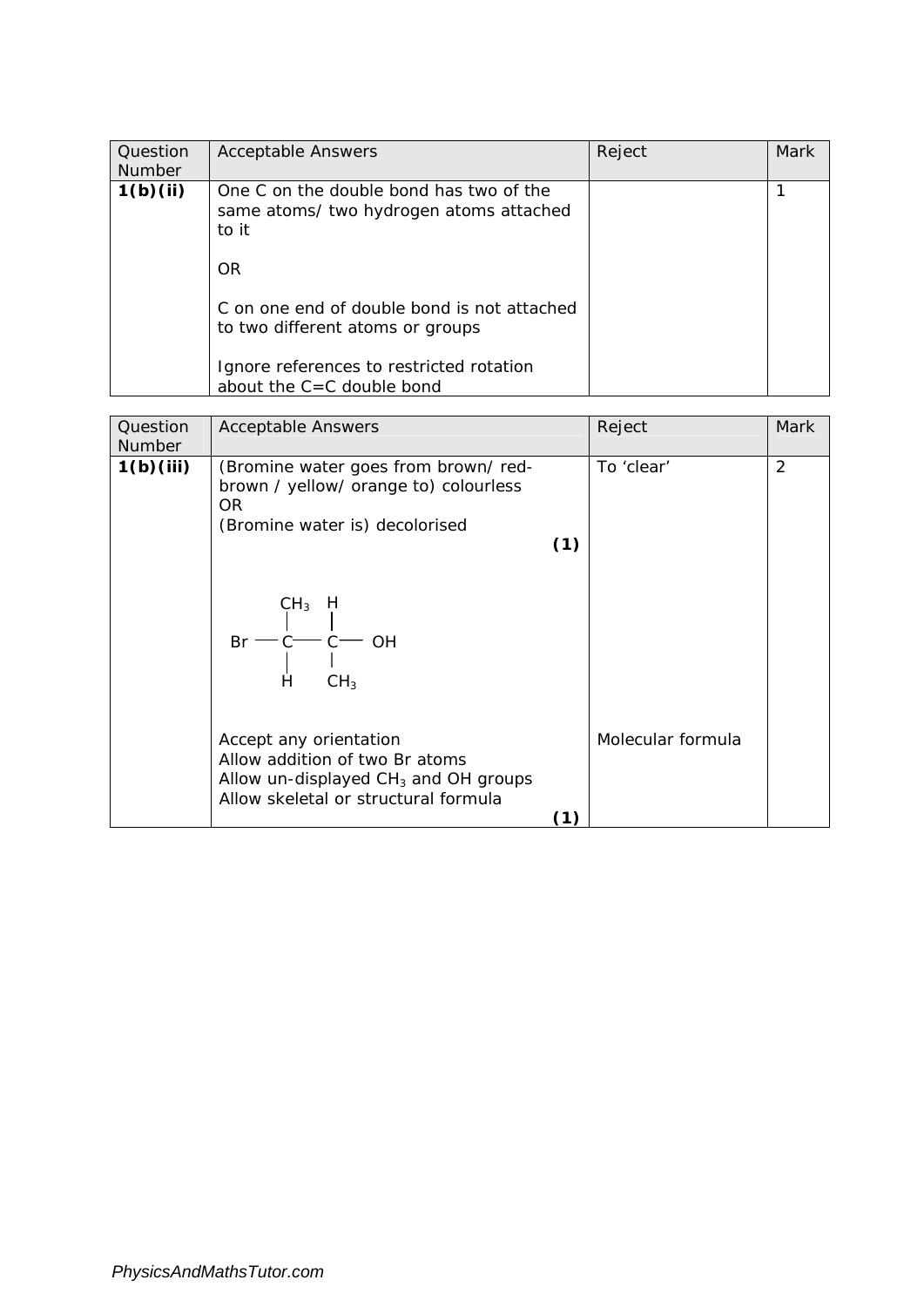| Question<br><b>Number</b> | <b>Acceptable Answers</b>                                                                                                                                                             | Reject            | Mark           |
|---------------------------|---------------------------------------------------------------------------------------------------------------------------------------------------------------------------------------|-------------------|----------------|
| 1(c)                      | (Colour change purple/ purple-pink / pink<br>to) colourless<br>OR.<br>$(KMnO4$ is) decolorised<br>(1)                                                                                 | To clear          | $\overline{2}$ |
|                           | OH<br><b>OH</b><br>$H - C - C - CH2 - CH3$<br>Н<br>н<br>Accept any orientation<br>Allow un-displayed CH <sub>2</sub> CH <sub>3</sub> and OH groups,<br>skeletal or structural formula | Molecular formula |                |
|                           | (1)                                                                                                                                                                                   |                   |                |

| Question<br><b>Number</b> | <b>Acceptable Answers</b> | Reject              | Mark |
|---------------------------|---------------------------|---------------------|------|
| 1(d)(i)                   | $(2-)$ methylprop(-1)ene  | 2- methylprop-2-ene |      |

| Question<br><b>Number</b> | <b>Acceptable Answers</b>                                                                                                                                                                        | Reject | <b>Mark</b> |
|---------------------------|--------------------------------------------------------------------------------------------------------------------------------------------------------------------------------------------------|--------|-------------|
| 1(d)(ii)                  | Н<br>CH <sub>3</sub><br>CH <sub>3</sub><br>H<br>Н<br>CH <sub>3</sub><br>H<br>CH <sub>3</sub><br>Allow methyl groups on C2 and C3<br>Allow complete polymer formula with square<br>brackets and n |        |             |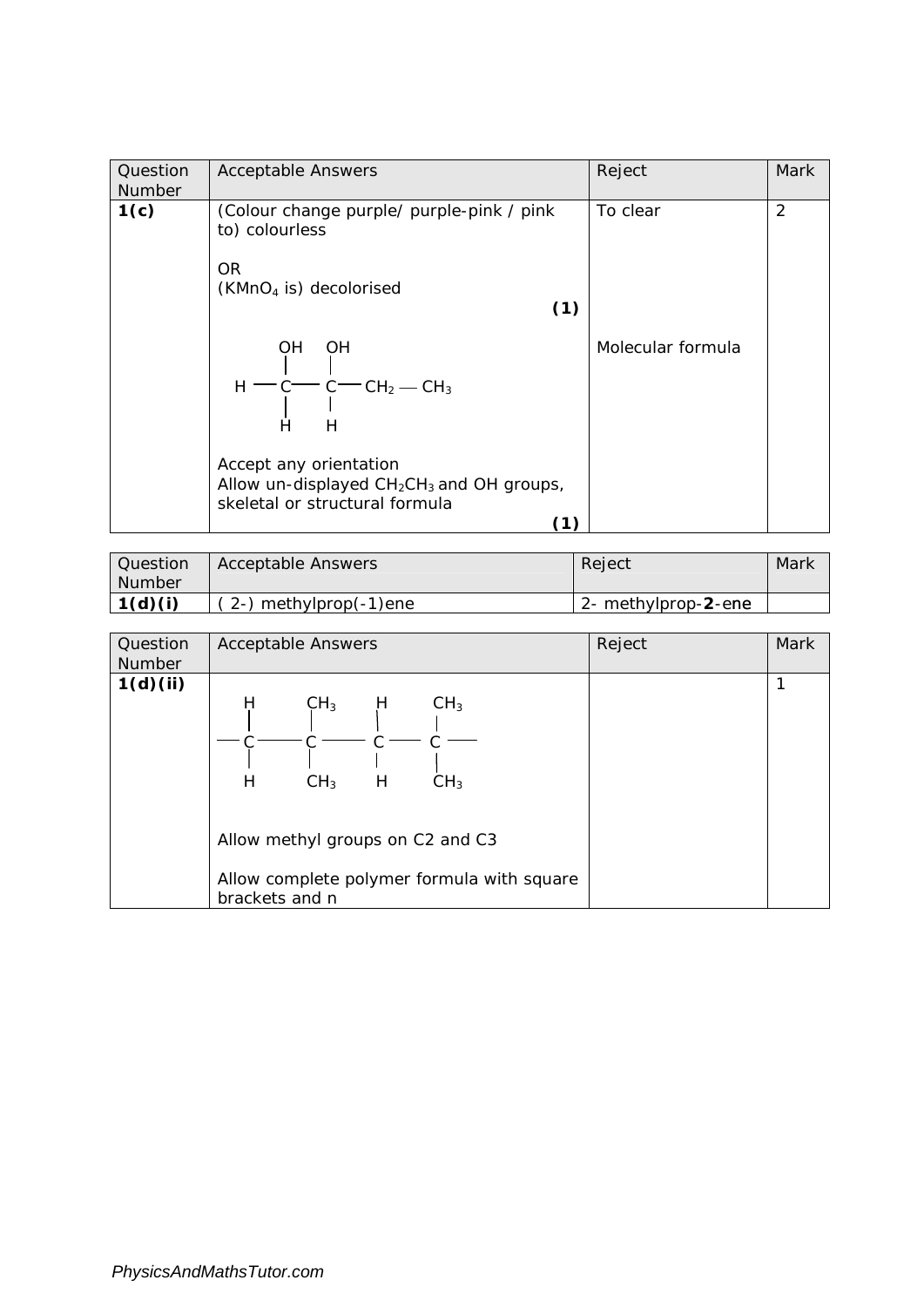| Question<br><b>Number</b> | <b>Acceptable Answers</b>                                                                                                                                                                                                                                                              | Reject | <b>Mark</b> |
|---------------------------|----------------------------------------------------------------------------------------------------------------------------------------------------------------------------------------------------------------------------------------------------------------------------------------|--------|-------------|
| 1(e)                      | Not sustainable as (polybutene) not made<br>from a renewable resource /<br>Not sustainable as made from non-<br>renewable resource / not sustainable as<br>made from crude oil /<br>Not sustainable as crude oil is not<br>renewable /<br>Not sustainable as crude oil finite resource |        |             |
|                           | <b>IGNORE</b><br>References to non-biodegradability /<br>long-lasting in use                                                                                                                                                                                                           |        |             |

**Total = 13 marks**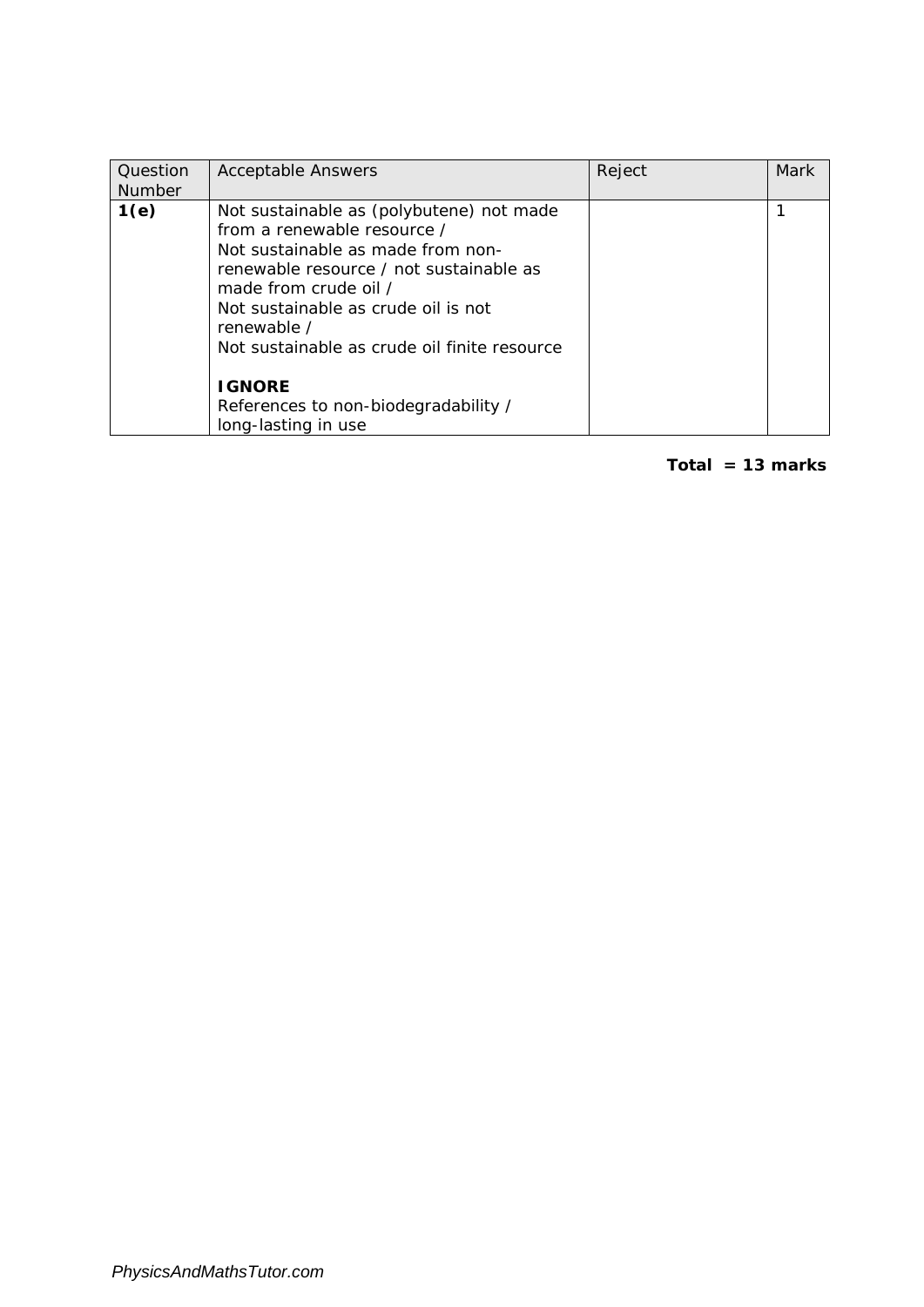| Question<br>Number | <b>Acceptable Answers</b>                                                       | Reject                                      | Mark |
|--------------------|---------------------------------------------------------------------------------|---------------------------------------------|------|
| 2(a)               | (Electrostatic) attraction between<br>(bonding) electrons and<br>nuclei/protons | <b>Just</b> a 'shared<br>pair of electrons' |      |

- IGNORE ANY INNER SHELL ELECTRONS DRAWN
- ONLY THE TOTAL NUMBERS OF ELECTRONS IN OUTER SHELLS ARE BEING ASSESSED
- ALLOW ELECTRONS TO BE ALL DOTS OR ALL CROSSES OR BOTH

| Question<br>Number | <b>Acceptable Answers</b>                        | Reject | Mark |
|--------------------|--------------------------------------------------|--------|------|
| 2(b)(i)            | $\bullet$ $\times$<br>$H \circ C \circ H$<br>x ● |        |      |

| <b>Question</b><br>Number | <b>Acceptable Answers</b> | Reject | Mark |
|---------------------------|---------------------------|--------|------|
| 2(b)(ii)                  |                           |        |      |

| Question<br>Number | <b>Acceptable Answers</b>                                                                                  | Reject | <b>Mark</b> |
|--------------------|------------------------------------------------------------------------------------------------------------|--------|-------------|
| 2(b)(iii)          | $X \times N$<br>NOTE:<br>The lone pair of electrons on each N<br>atom do not have to be shown as a<br>pair |        |             |

| Question<br>Number | <b>Acceptable Answers</b>                                                                                                                                   | Reject | <b>Mark</b> |
|--------------------|-------------------------------------------------------------------------------------------------------------------------------------------------------------|--------|-------------|
| 2(b)(iv)           | $\bullet x$<br>$H \succeq N$ : $H$<br>$\times$ $\bullet$<br>н<br>The $+$ sign can be shown anywhere<br>Ignore missing brackets<br>gnore if the + is missing |        |             |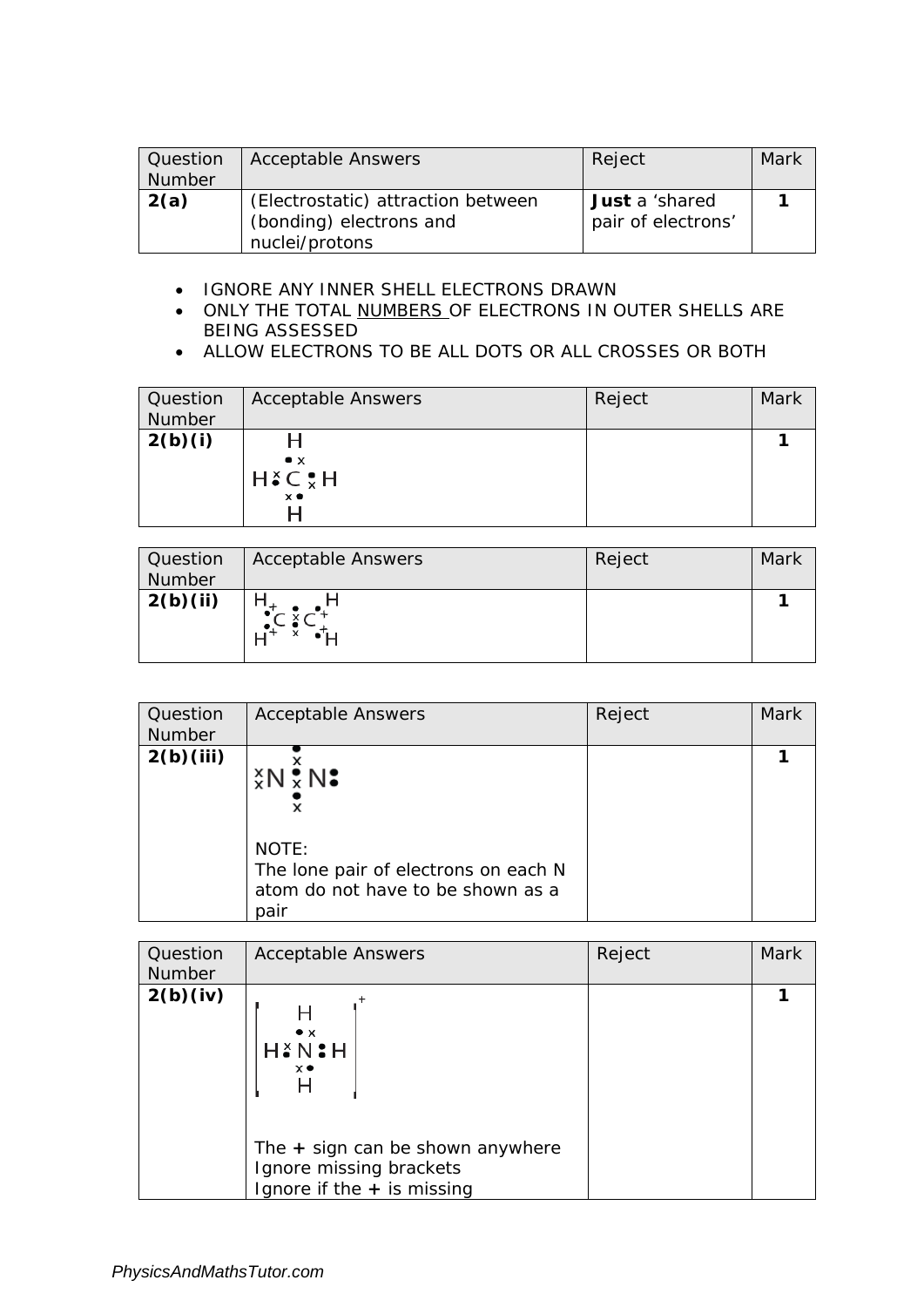| Question<br>Number | <b>Acceptable Answers</b>                                                                                                                                                                                                                                            | Reject                                                                            | Mark           |
|--------------------|----------------------------------------------------------------------------------------------------------------------------------------------------------------------------------------------------------------------------------------------------------------------|-----------------------------------------------------------------------------------|----------------|
| 2(c)(i)            | IGNORE any references to<br>'molecules' in this part only<br>First mark: Location of silicon's<br>electrons<br>Silicon's (outer) electrons are fixed<br>(in covalent bonds)/                                                                                         | 'Silicon is ionic'<br>scores (0) for                                              | $\overline{2}$ |
|                    | silicon's (outer) electrons are in fixed<br>positions (in covalent bonds)/<br>silicon's (outer) electrons are<br>(1)<br>involved in bonding<br>Second mark: Lack of mobility of<br>silicon's electrons                                                               | the question                                                                      |                |
|                    | (therefore) silicon's electrons are not<br>free (to move)/<br>silicon has no free electrons/<br>there are no mobile electrons in<br>silicon/<br>silicon has no delocalized electrons/<br>silicon's electrons cannot flow<br>(1)<br>IGNORE references to lack of ions | 'silicon's <b>ions</b> are<br>not free to move'<br>scores (0) for<br>the question |                |

| Question<br><b>Number</b> | <b>Acceptable Answers</b>             | Reject              | Mark         |
|---------------------------|---------------------------------------|---------------------|--------------|
| 2(c)(ii)                  | (The covalent) bonds are strong       | '(simple)           | $\mathbf{2}$ |
|                           | (throughout the lattice)<br>(1)       | molecular silicon'  |              |
|                           |                                       | (0)                 |              |
|                           |                                       | /'molecules of      |              |
|                           | (therefore) a lot of <b>energy</b> is | silicon'<br>(0)     |              |
|                           | required to break the bonds /         |                     |              |
|                           | a lot of energy is needed to          | /'silicon has ions' |              |
|                           | overcome the attractions<br>(1)       | (O)                 |              |
|                           |                                       | /'intermolecular    |              |
|                           |                                       | forces' / 'van der  |              |
|                           | IGNORE any references to 'giant       | Waals' forces'/     |              |
|                           | molecular'                            | 'London forces'     |              |
|                           |                                       | (0)                 |              |
|                           |                                       | ALL THE ABOVE       |              |
|                           |                                       | SCORE (0)           |              |
|                           |                                       | OVERALL             |              |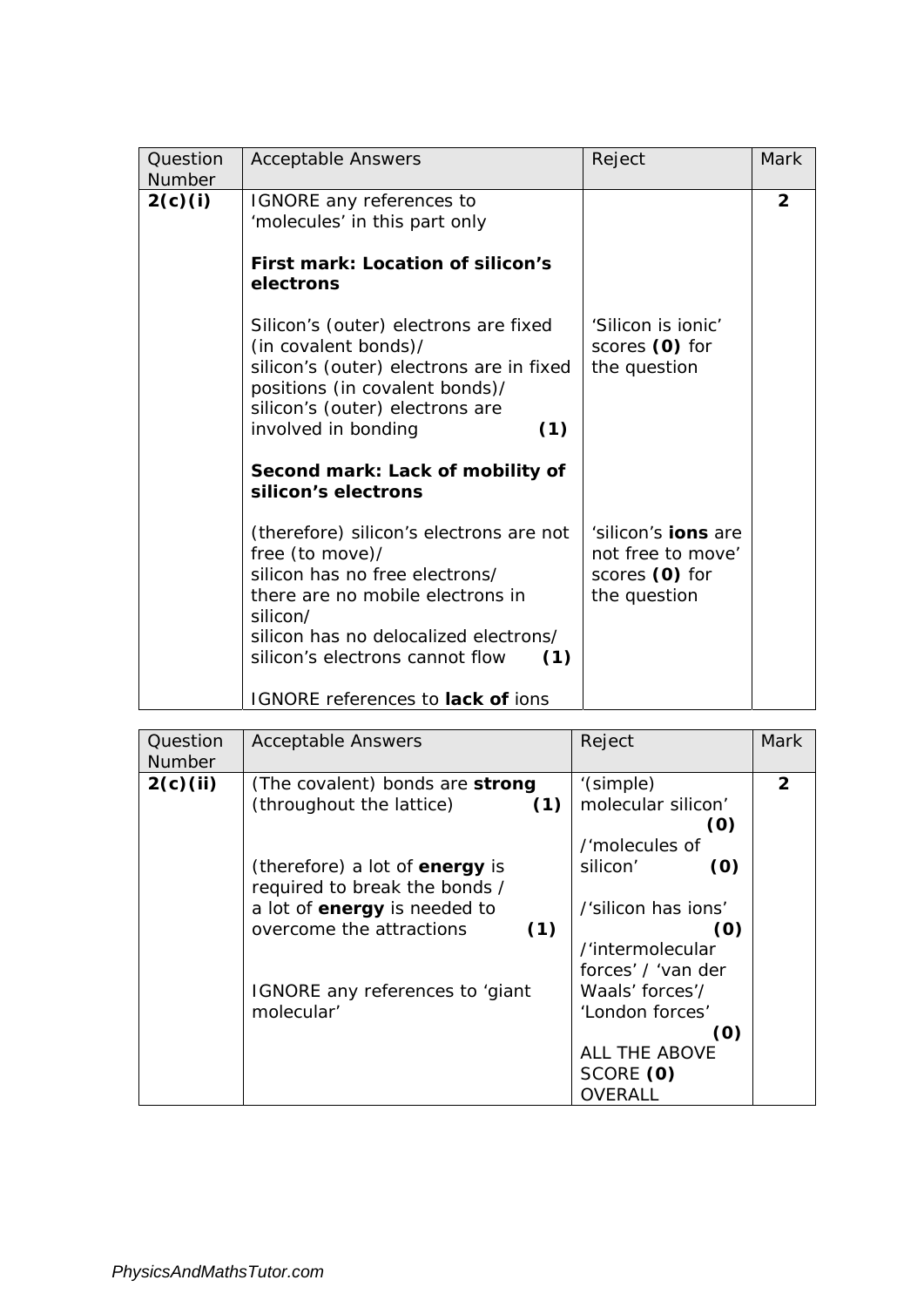| Question<br><b>Number</b> | <b>Acceptable Answers</b>                                                                                                            | Reject | Mark           |
|---------------------------|--------------------------------------------------------------------------------------------------------------------------------------|--------|----------------|
| 3(a)(i)                   | electrons (1)<br>charge (1)<br>square brackets not essential<br>Mark independently<br>Ignore (labelling of) nucleus unless incorrect |        | $\overline{2}$ |

| Question<br><b>Number</b> | <b>Acceptable Answers</b>                               | Reject | Mark |
|---------------------------|---------------------------------------------------------|--------|------|
| 3(a)(ii)                  | $1s^22s^22p^63s^23p^6$                                  |        |      |
|                           | Allow electron number as sub script                     |        |      |
|                           | Allow orbitals as capital letters                       |        |      |
|                           | Allow TE from (a) (i) if Ca atom or Ca <sup>+</sup> ion |        |      |

| Question<br><b>Number</b> | <b>Acceptable Answers</b>                                                                                                                                                                                                                                                                                                                      | Reject                                                                 | Mark |
|---------------------------|------------------------------------------------------------------------------------------------------------------------------------------------------------------------------------------------------------------------------------------------------------------------------------------------------------------------------------------------|------------------------------------------------------------------------|------|
| 3(a)(iii)                 | Smaller<br>Because it has one less (sub) shell of electrons<br>/ orbital / energy level / less shielding (1)<br>And the ratio of protons: electrons has<br>increased<br>/ more protons than electrons<br>/ greater net force on remaining electrons (so<br>remainder of electrons held more closely)<br>/ greater effective nuclear charge (1) | bigger scores<br>zero<br>greater nuclear<br>charge /positive<br>charge | 2    |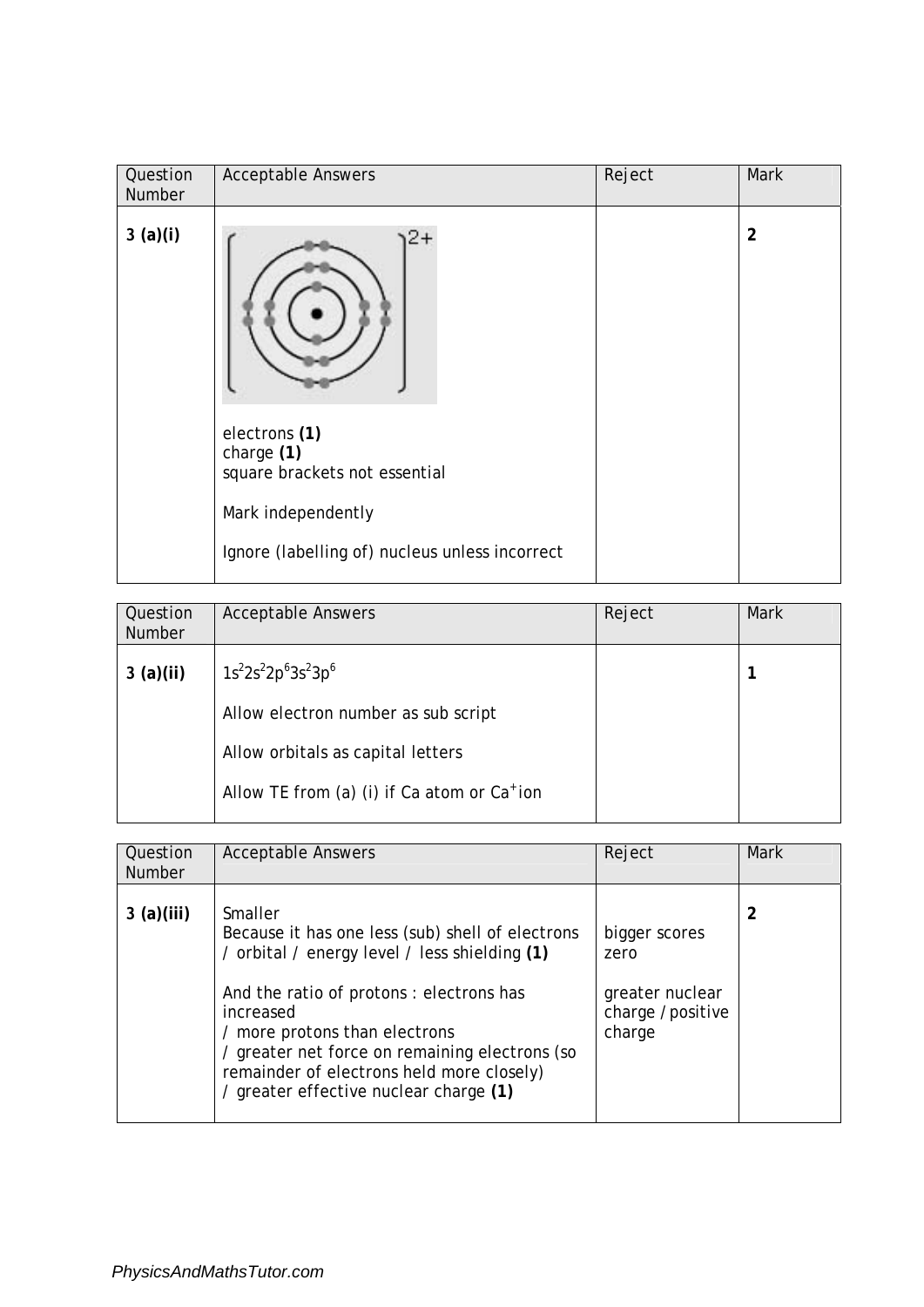| Question<br><b>Number</b> | <b>Acceptable Answers</b>                                                                                                                                                                                                                      | Reject                                                                                                            | <b>Mark</b> |
|---------------------------|------------------------------------------------------------------------------------------------------------------------------------------------------------------------------------------------------------------------------------------------|-------------------------------------------------------------------------------------------------------------------|-------------|
| 3(a)(iv)                  | Any two from:<br>Strong (electrostatic) forces / attractions /<br>bonds (between ions) (1)<br>(ions) held in giant lattice / many (ionic)<br>attractions / forces / bonds (1)<br>So large amount of energy needed (to break<br>apart ions) (1) | Any mention of<br>covalent or<br>metallic bonds<br>or atoms or<br>molecules<br>scores zero<br>High<br>temperature | 2           |

| Question<br><b>Number</b> | <b>Acceptable Answers</b>                                                     | Reject                                       | Mark |
|---------------------------|-------------------------------------------------------------------------------|----------------------------------------------|------|
| 3 (b)(i)                  | Because the ions are free to move (when a<br>potential difference is applied) | Electrons /<br>particles are<br>free to move |      |

| Question<br><b>Number</b> | <b>Acceptable Answers</b>                                                                                                                                                                                         | Reject                       | <b>Mark</b> |
|---------------------------|-------------------------------------------------------------------------------------------------------------------------------------------------------------------------------------------------------------------|------------------------------|-------------|
| 3 $(b)(ii)$               | The cations / barium and calcium (ions) are<br>different sizes                                                                                                                                                    | Atoms are<br>different sizes |             |
|                           | Ignore any discussion of reasons<br>(could select either the calcium ion because it<br>has more water molecules associated with it<br>OR the barium ion because it has more shells<br>of electrons and so larger) |                              |             |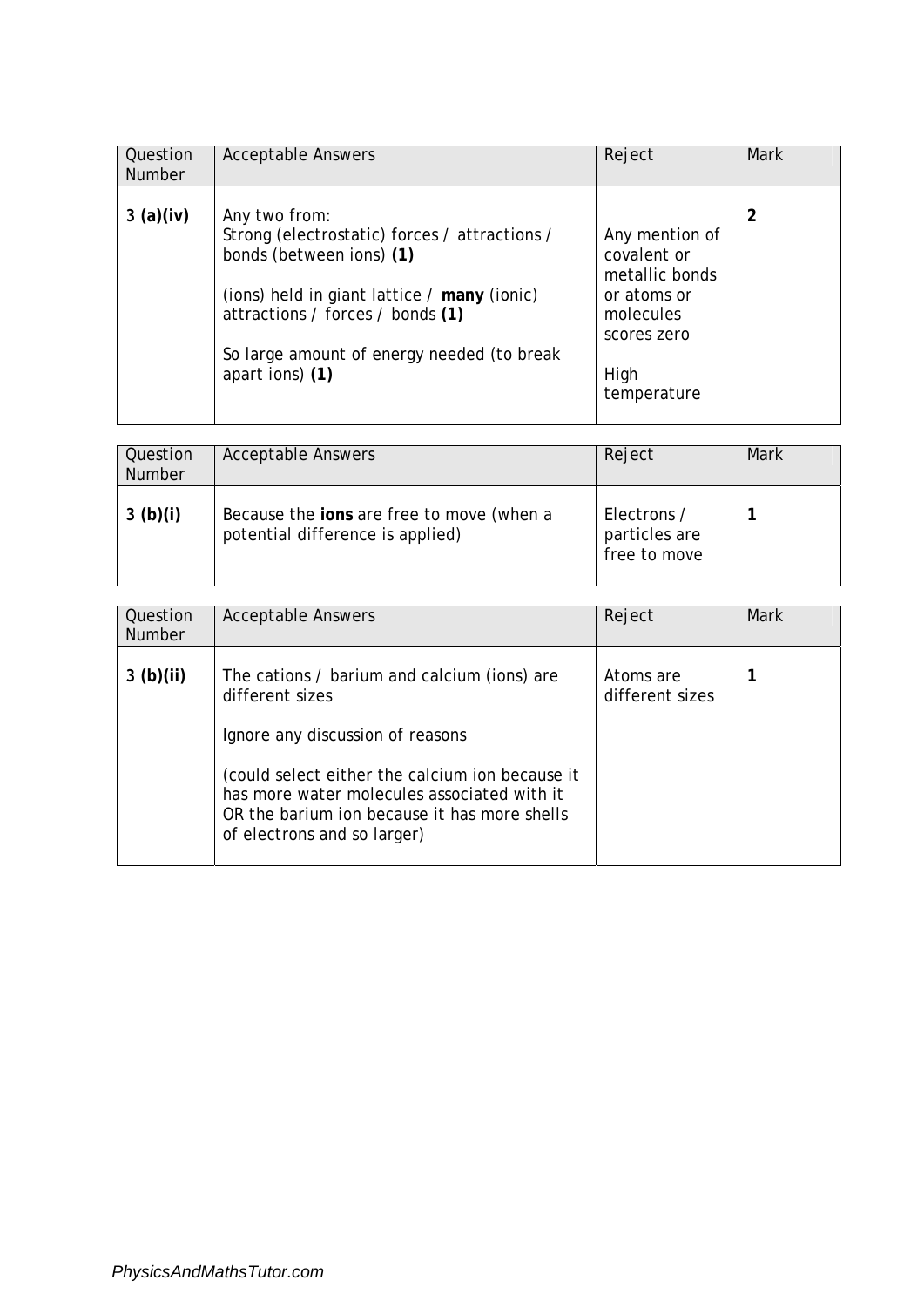| Question<br><b>Number</b> | <b>Acceptable Answers</b>                                                                     | Reject | <b>Mark</b>    |
|---------------------------|-----------------------------------------------------------------------------------------------|--------|----------------|
| 3(b)(iii)                 | Mass of calcium ions in 1 kg = $0.100 \times 40$ (= 4.0)<br>$(g)$ (1)                         |        | $\overline{2}$ |
|                           | If mass quoted must be correct to score first<br>mark                                         |        |                |
|                           | Hence 4.0 g per 1000 g of solution<br>So ppm = $(4.0/1000)$ x 1000000<br>$= 4000$ (ppm) (1)   |        |                |
|                           | 0R<br>Mass of calcium ions in 1 kg = $0.100 \times 40.1$<br>$(= 4.01)$ (g) (1)                |        |                |
|                           | Hence 4.01 g per 1000 g of solution<br>So ppm = $(4.01/1000)$ x 1000000<br>$= 4010$ (ppm) (1) |        |                |
|                           | Correct answer alone $= 2$ marks                                                              |        |                |
|                           | Allow TE for second mark from incorrect mass                                                  |        |                |

| Question<br><b>Number</b> | <b>Acceptable Answers</b>                                                                                                                                                                                                                                                                                                                                                                                                                                                                                                                                                                                        | Reject                  | Mark |
|---------------------------|------------------------------------------------------------------------------------------------------------------------------------------------------------------------------------------------------------------------------------------------------------------------------------------------------------------------------------------------------------------------------------------------------------------------------------------------------------------------------------------------------------------------------------------------------------------------------------------------------------------|-------------------------|------|
| 3 <sub>(c)</sub>          | (Sulfur / nitrogen oxides) form when (fossil)<br>fuels are burnt<br>/ when petrol or diesel burn in vehicle engines<br>/ emissions from vehicle (engines)<br>/ volcanoes<br>/ lightning $(1)$<br>They (react with water to) form sulfuric /<br>sulfurous acid /nitric acid /acid rain / gases<br>are acidic (1)<br>Which reacts with limestone (to form soluble<br>compounds) / limestone and acid take part in<br>neutralisation / dissolves building / corrodes<br>building (1)<br>Allow correct equation for third mark but<br>Ignore equations if mark already awarded.<br>Ignore comments regarding erosion | from factories<br>alone | 3    |
|                           |                                                                                                                                                                                                                                                                                                                                                                                                                                                                                                                                                                                                                  |                         |      |